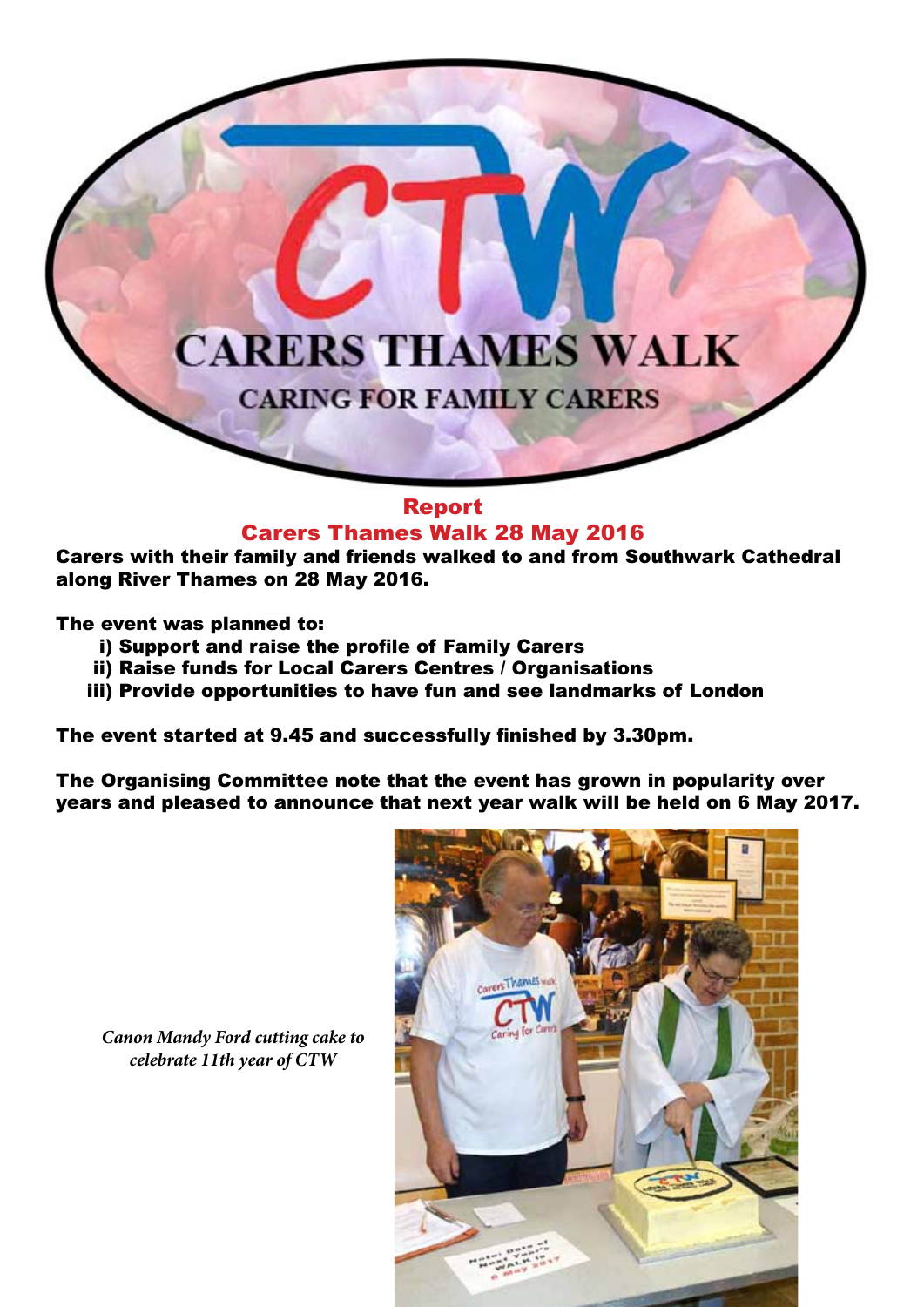

*Memento presented to Carers Support Merton for supporting Carers for 25 years*



*All walkers were given a certificate for their participation and contribution to the cause of carimg Photo: Peter Tihanyi Deputy Chair of CTW presenting certificate to Diviya Mathur*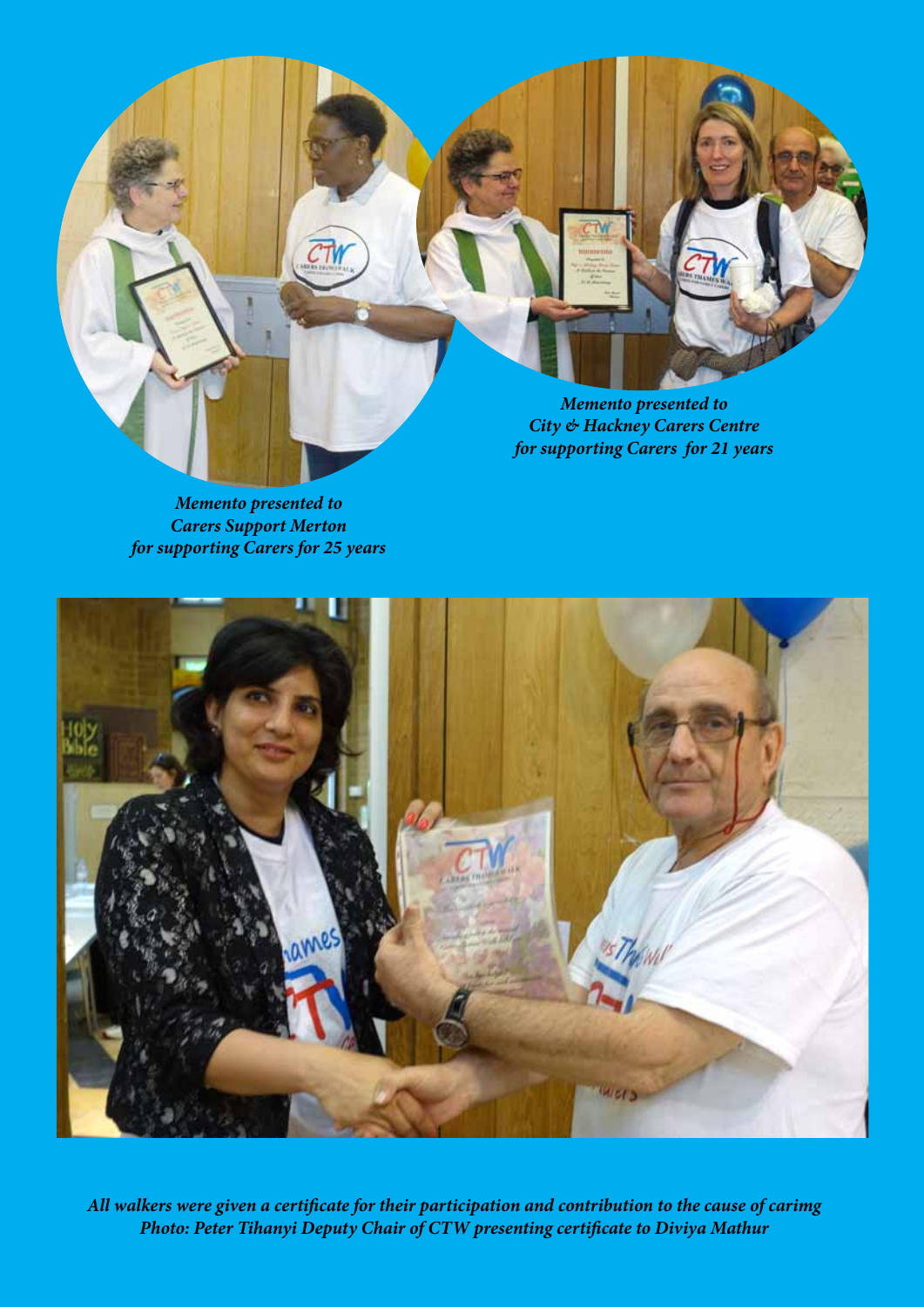

*Four members of 'Action for Family Carers' were caught on camera when they were having lot of fun*

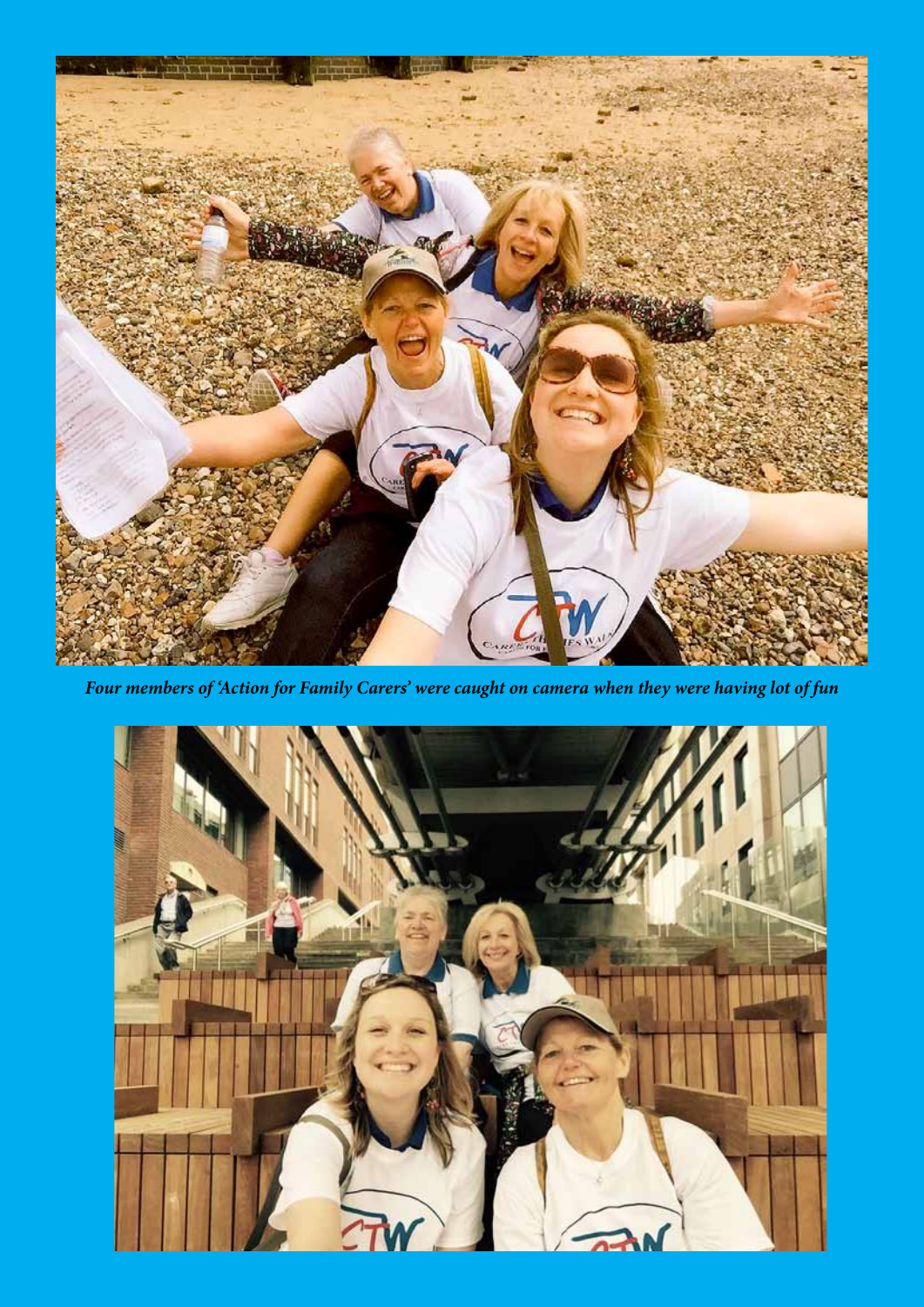

*Group from 'Wandsworth Carers Centre' in a good mood and posing for camera* 

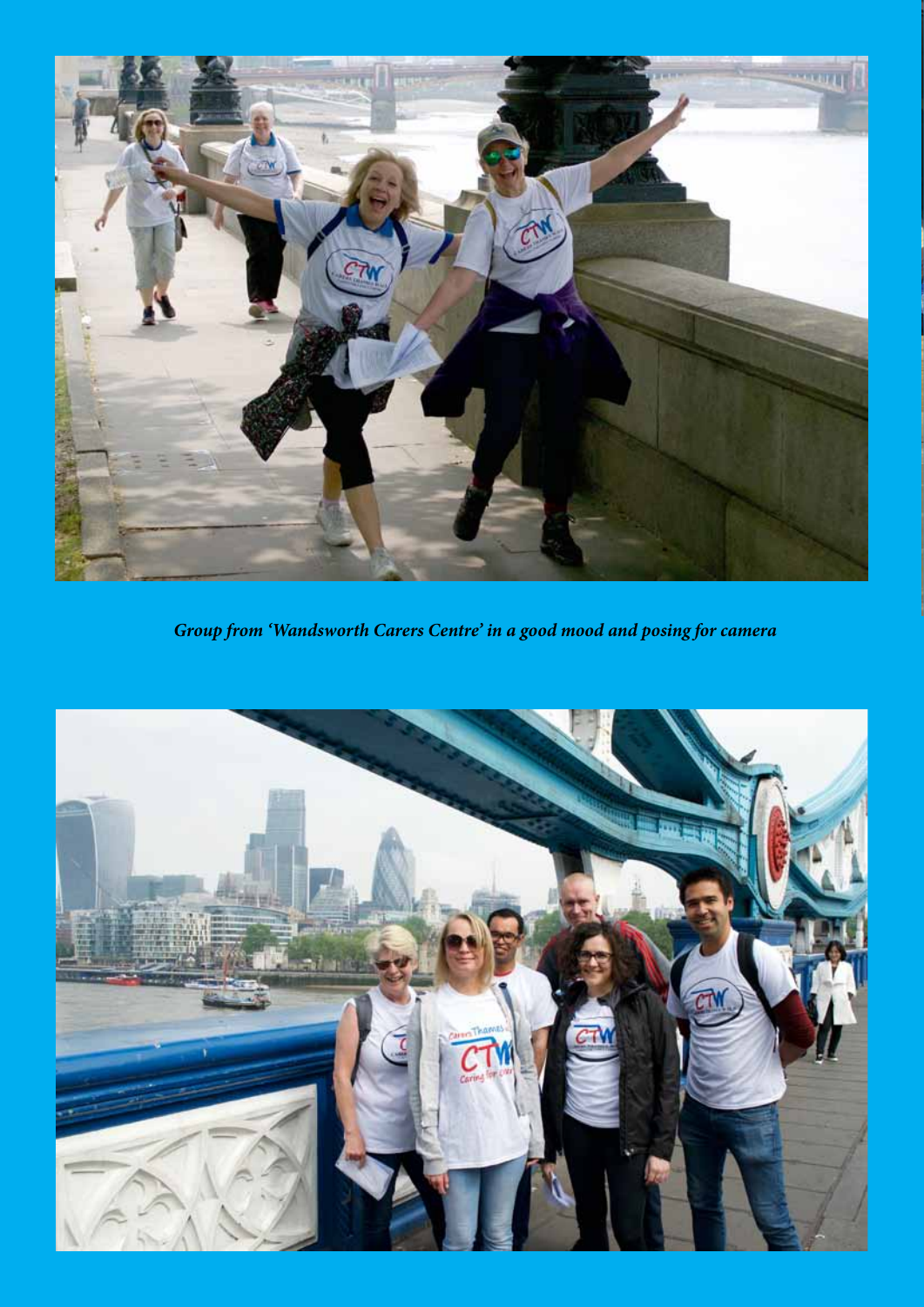

*Family of three generations & friends of Baj Mathur who live in the Borough of Hillingdon & Harrow*



*Children in great number participated in this year's walk. Photo: group from 'Carers Support Merton'*